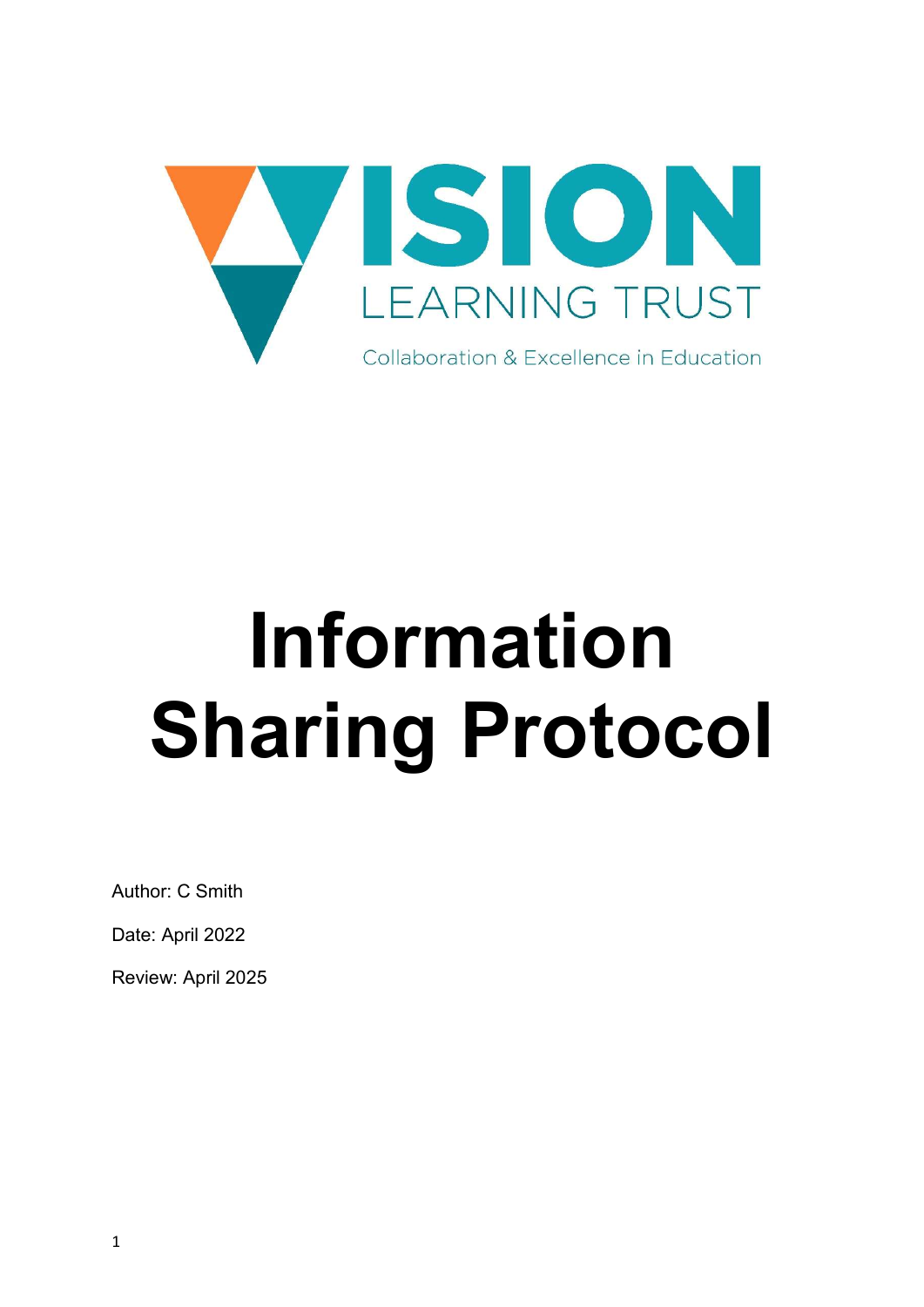# Information Sharing Protocol for Vision Learning Trust

### Purpose and Aim

Vision Learning Trust's Information Sharing Protocol aims to provide clear direction to staff and others about expected codes of behaviour in the sharing of information of a confidential nature. The protocol also aims to make explicit the Trust's commitment to the development of good practice and sound procedures to keep children and adults safe in our schools.

## Information Sharing

Information sharing is vital to safeguarding and promoting the welfare of children and young people. A key factor identified in many serious case reviews (SCR's) has been a failure by practitioners to record information, to share it, to understand its significance and then take appropriate action. This protocol aims to set out clear standards required by everyone.

## The Seven golden rules of information sharing

Vision Learning Trust follows the Government golden rules of information sharing and these are embedded into everyday practice

1. Remember that the Data Protection Act is not a barrier to sharing information but provides a framework to ensure that personal information about living persons is shared appropriately.

2. Be open and honest with the person (and/or their family where appropriate) from the outset about why, what, how and with whom information will, or could be shared, and seek their agreement, unless it is unsafe or inappropriate to do so.

3. Seek advice if you are in any doubt, without disclosing the identity of the person where possible.

4. Share with consent where appropriate and, where possible, respect the wishes of those who do not consent to share confidential information. You may still share information without consent if, in your judgement, that lack of consent can be overridden in the public interest. You will need to base your judgement on the facts of the case.

5. Consider safety and well-being: Base your information sharing decisions on considerations of the safety and well-being of the person and others who may be affected by their actions.

6. Necessary, proportionate, relevant, accurate, timely and secure: Ensure that the information you share is necessary for the purpose for which you are sharing it, is shared only with those people who need to have it, is accurate and up-to-date, is shared in a timely fashion, and is shared securely.

7. Keep a record of your decision and the reasons for it – whether it is to share information or not. If you decide to share, then record what you have shared, with whom and for what purpose.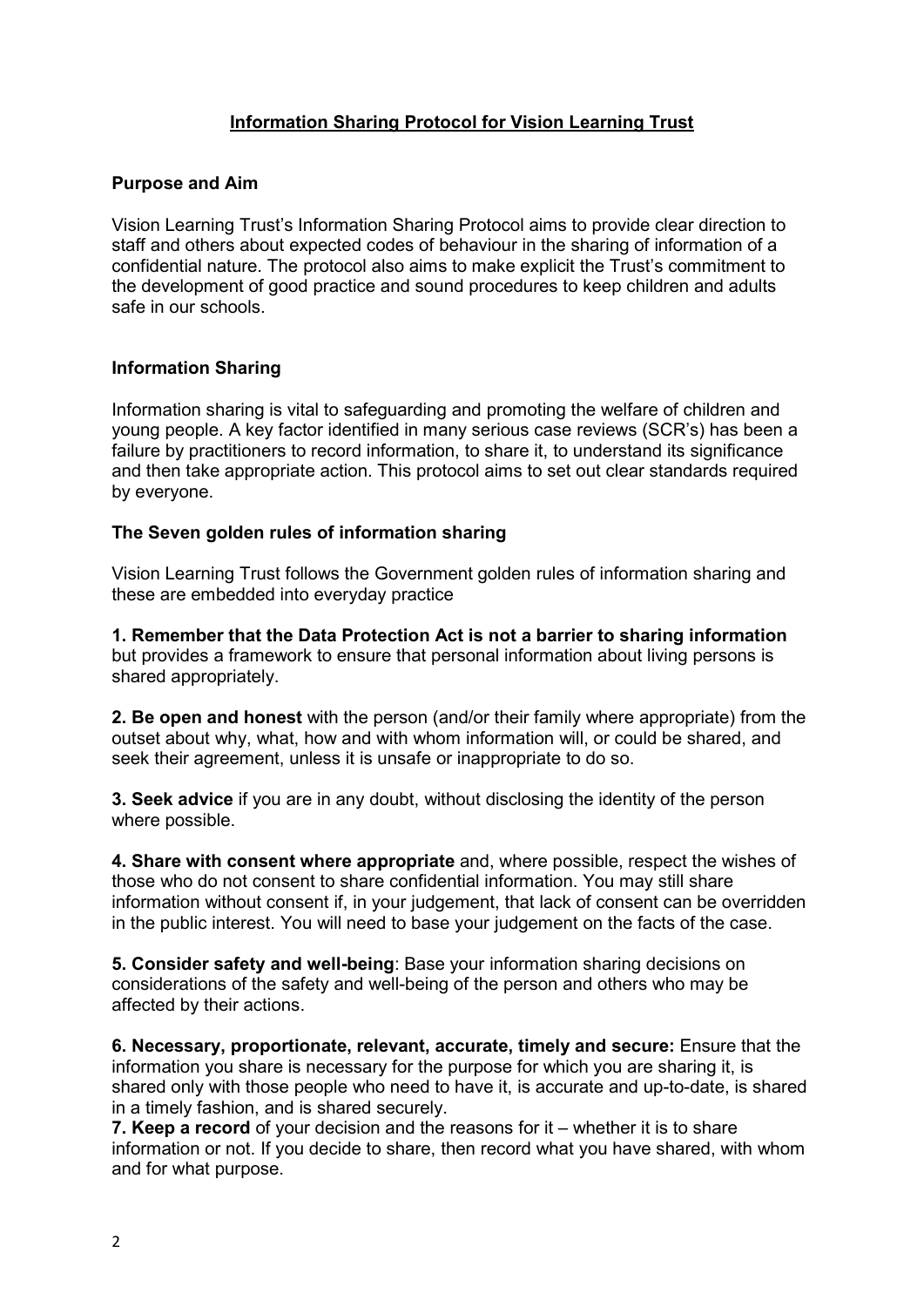## Legislation guidelines

The Education Act 2002, section 175 (for maintained schools and settings), the Education (Independent School Standards) Regulation 2014 (for Academies/Free Schools) and the Education non maintained Special schools (England) Regulation 011 sets out the need for all schools/settings to have appropriate safeguarding arrangements in place.

The legislation also sets out the duty to work co-operatively with external organisations. Although the legislation for Data Protection and Human rights is in place, the learning from serious case reviews is clear, 'Where there are concerns about the safety of a child, the sharing of information in a timely and effective manner between organisations can reduce the risk of harm' (Information Sharing, 2015) and therefore both internal and external procedures should always be in place for sharing information.

Section 10 and 14B of the Children Act 2004, is explicit in highlighting the need for all agencies to share information with each other, the Local Authority and the LSCB.

#### Information sharing internally within the Academy or Trust

Sharing information either verbally, electronically or in paper format between members of your workforce requires clear direction in terms of consistency and safe practice. All staff should be fully aware of the Trust's expectations when sharing information about children, adults and their families. Any information that is shared could be requested by the individual or another agency in the future.

Therefore best practice would recommend that information is accurate, factual and does not include personal interpretation or recommendation. Any recordings that are made that are not part of the central, secure recording process must not identify an individual child, adult or their family. In these circumstances the use of initials and year group would be appropriate.

#### Information Sharing Externally to parents and multi-agency partners

The same principles of sharing information internally, will apply to those members of staff who due to their role and responsibility have permission to share information with parents and multi-agency partners.

In addition to this, best practice would recommend that all conversations are recorded and held centrally and securely. Information that is shared externally either electronically or in paper format needs to be sent in a secure method. For example information that is restricted should be sent password protected (electronically) or recorded delivery (paper format) so that it can be tracked and accounted for. Each school should have clear and consistent protocols for this discharge.

#### Information Sharing for Child Protection

Information Sharing is necessary in the safeguarding and protection of children and all staff within school must follow the Trust's Child Protection Policy where there is any evidence that a child is at risk of Significant Harm, through observation or disclosure from the child.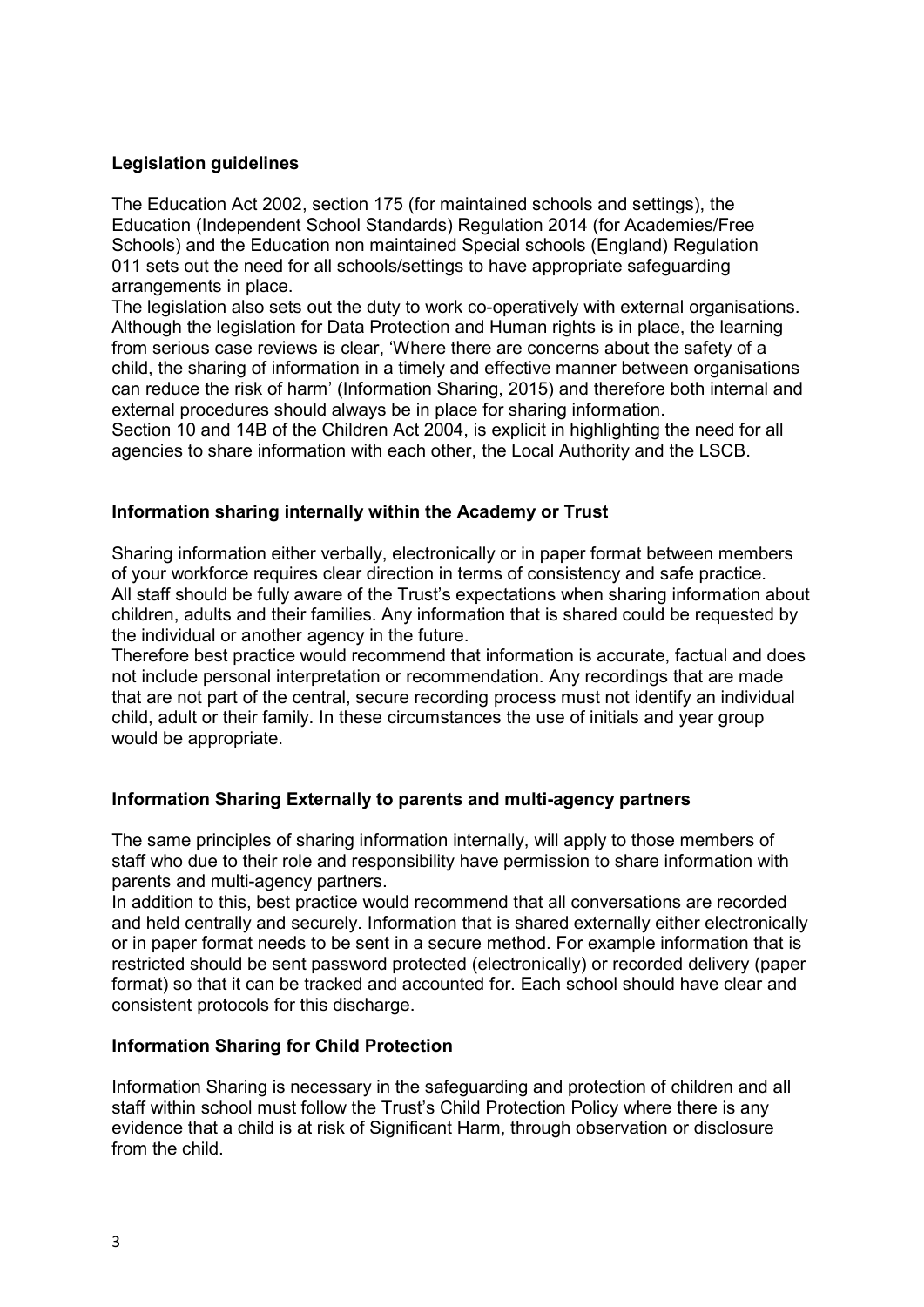Significant Harm is defined in The Children's Act 1989 as the Ill-treatment (including sexual abuse and physical abuse) or the Impairment of health (physical or mental) or development (physical, intellectual, emotional, social or behavioural) as compared to a similar child.

Note: harm now includes the impairment of a child's health or development as a result of witnessing the ill treatment of another person.

(Adoption and Children Act 2002)

# Internal Reporting for Child Protection

At any point, if staff believe in their professional opinion a child is at risk of significant harm they must inform the Designated Safeguarding Lead (s) immediately. Information sharing is also necessary where there are concerns around the behaviour or practice of adults within the school either employed staff, contractors or visitors. If there are any issues raised about the conduct of any adult on site either towards a child or another adult this must be reported directly to the Head teacher (see Whistleblowing Policy).

# External Reporting for Child Protection

The role of the DSL is to make a decision based on the information shared about the risk of harm to the child. If the child is deemed to be at risk of significant harm from a person who has care, custody or control of them then an external referral will be made to the relevant team in the Local Authority (see Child Protection Policy). Firstly this will be verbally, followed up in writing. The DSL may also wish to involve the police if the concern is of a criminal nature in which case they would contact the protection of vulnerable people unit.

Under Keeping Children Safe in Education 2018 it states 'If at any point, there is a risk of immediate risk of serious harm to a child a referral should be made to children's social care immediately. Anybody can make a referral. This would be in exceptional circumstance only'.

# External Information Sharing for Allegations/Complaints

The role of the Head teacher is to make a decision about the risk of harm towards a child from another adult employed, working or visiting the school. If a child or adult discloses harm by another adult then the Head teacher must contact the Designated Officer in the Local Authority.

If the disclosure/allegation is made against the Head teacher then it must be reported to the Chair of the Board of Directors who will contact the Designated Officer.

If the disclosure/allegation is made against the School / Trust the Local Authority and OFSTED should be notified.

In addition, the LSCB can require an individual or body to comply with a request for information, as outlined in Section 14B, Children Act 2004. This can only take place when the information requested is for the purpose of enabling or assisting the LSCB to perform its functions.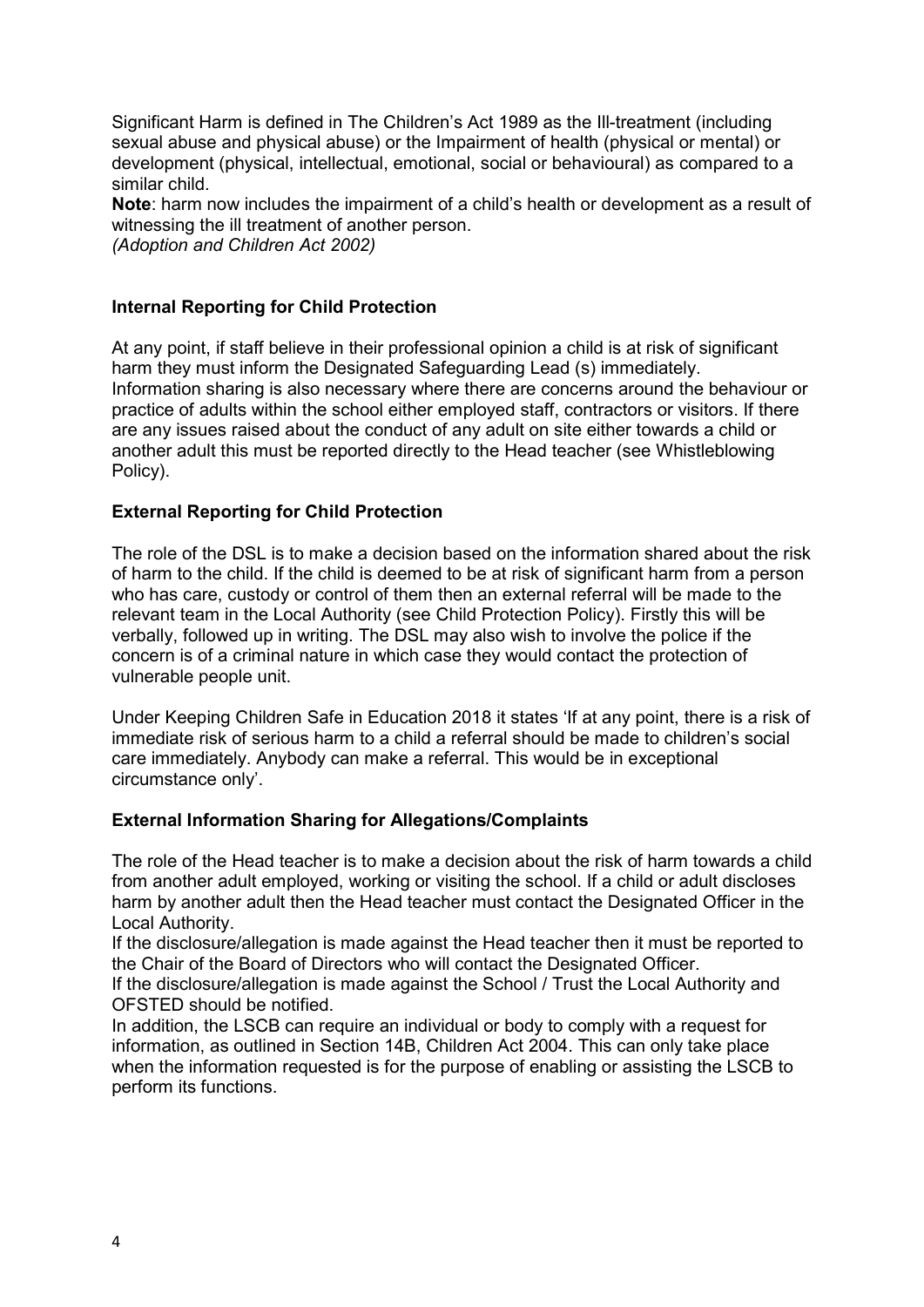The following flow chart (page 12 information sharing) can support you in understanding when and how to share information: